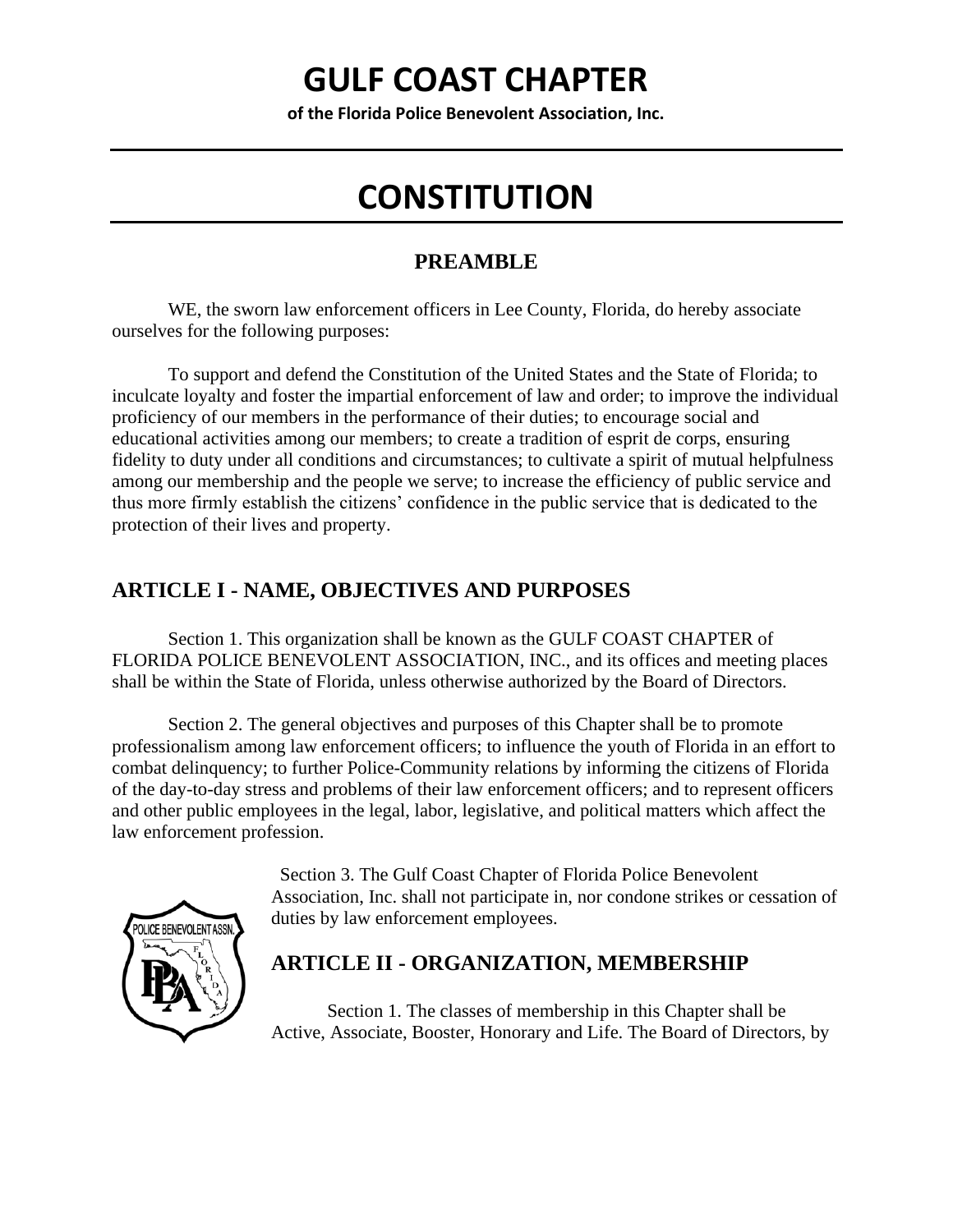policy, shall provide for the appointment, regulation, conduct and rights of each class of membership.

Section 2. All sworn law enforcement officers within the jurisdiction of this Chapter as assigned by Florida Police Benevolent Association, Inc. shall be eligible for membership in the Gulf Coast Chapter of Florida Police Benevolent Association. Membership shall not be denied to any person based solely on sex, color, religion, age, nationality, or creed.

### **ARTICLE III - BOARD OF DIRECTORS, OFFICERS AND EXECUTIVE COMMITTEE**

Section 1. The Board of Directors shall be composed of elected officers of this Chapter and one director for each fifty (50) members and with a maximum of five (5) Directors. The Board of Directors shall be the policy-making body of the Chapter; it shall meet upon the call of the President where a majority shall constitute a quorum; the Board shall have the power to make regulations concerning the conduct and attendance of the general membership; the Board shall have the power to make such regulations concerning the policies of the Chapter and to initiate and cease programs for the mutual benefit of the Chapter's members as it sees fit; the Board, by written policy, shall set the dues of the Chapter; the Board shall have the authority to adopt policies that shall have the full force and effect of the Chapter's Constitution and deviation from or violation of those policies shall be considered a violation of this Constitution; the Board shall have the authority to endorse candidates for political offices in areas assigned and approved by the Board of Directors of Police Benevolent Association, Inc.; and the Board shall have the authority to remove from office any officer or director for proper cause by a three-fourths (3/4) vote of the Board constituting a quorum. Only Active, Individual and Life members of the Chapter shall be eligible to hold elected offices in this Chapter. Vacancies on the Board of Directors shall be filled by a majority vote of the Board of Directors.

Section 2. The Board of Directors may delegate any of its powers, authority or responsibilities contained in Section 1 above to the Executive Committee or the President.

Section 3. The Board of Directors shall be elected in the manner prescribed in the By-Laws and shall serve for a term of four (4) years.

Section 4. The President shall be the Chief Executive Officer of the Chapter; shall preside at all meetings of the Chapter; shall have the responsibility and authority of general management of the business of the Chapter; and the President shall have the exclusive power to speak and act on behalf of the Chapter when it is not feasible to call the Board of Directors into session.

Section 5. By-Laws of the Chapter shall prescribe the duties of the Senior Vice President, the Vice President, and the Secretary-Treasurer.

Section 6. The Chapter's President, Senior Vice President, Vice President, and Secretary-Treasurer shall be elected by the general membership to a four (4) year term and shall be known as the Chapter's Executive Committee. One must serve at least one (1) year on the Board of Directors to be eligible to serve on the Executive Committee. The Executive Committee may exercise the emergency powers of the President should the President choose to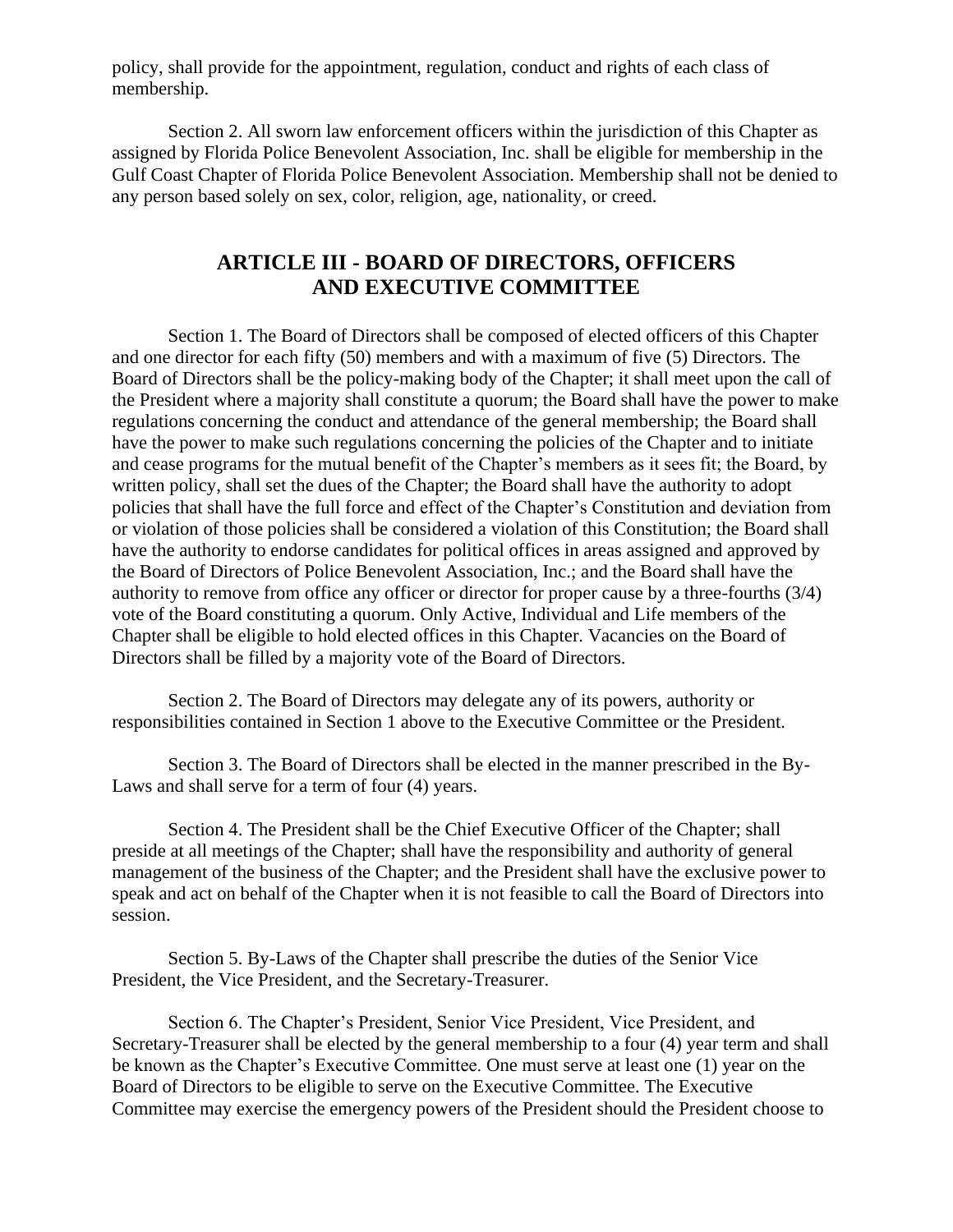call it into session and relinquishes those powers to it; the Executive Committee may be called into session by the President to act as the planning arm of the Chapter.

Section 7. The Immediate Past President shall serve on the Board and the Executive Committee for a minimum term of four (4) years. The Board of Directors may, at its discretion, reappoint previous past presidents to further four (4) years.

Section 8. For the purpose of voting on the Board of Directors as defined under Article III, Section 1, voting shall be based upon one person-one vote.

### **ARTICLE IV - FLORIDA POLICE BENEVOLENT ASSOCIATION, INC.**

The Gulf Coast Chapter of the Florida Police Benevolent Association, Inc. is a permanent organizational part of Florida Police Benevolent Association, Inc. The name of the Chapter, Chapter status, all property and assets of the Chapter are held in trust for Florida Police Benevolent Association, Inc. by the Chapter officers. The Chapter shall abide by the Constitution, By-Laws, Policies and formal actions of Florida Police Benevolent Association, Inc. The Chapter shall give maximum cooperation in carrying out the policies and programs of Florida Police Benevolent Association, Inc.

### **ARTICLE V - PARLIAMENTARY PROCEDURES AND AMENDMENTS**

Section 1. Except as provided in this Constitution and By-Laws, "Roberts Rules of Order Newly Revised" shall govern the conduct of meetings of the Chapter.

Section 2. The Constitution of this Chapter may be amended by the general membership of the Chapter at any meeting of that body, provided that at least ten (10) days notice of the proposed amendment was provided to the membership prior to consideration. In order to be adopted, amendments must receive a two-thirds (2/3) vote of the members present and voting. The Constitution, By-Laws, Policies and amendments thereto of this Chapter must be approved by Police Benevolent Association of Florida Board of Directors prior to adoption.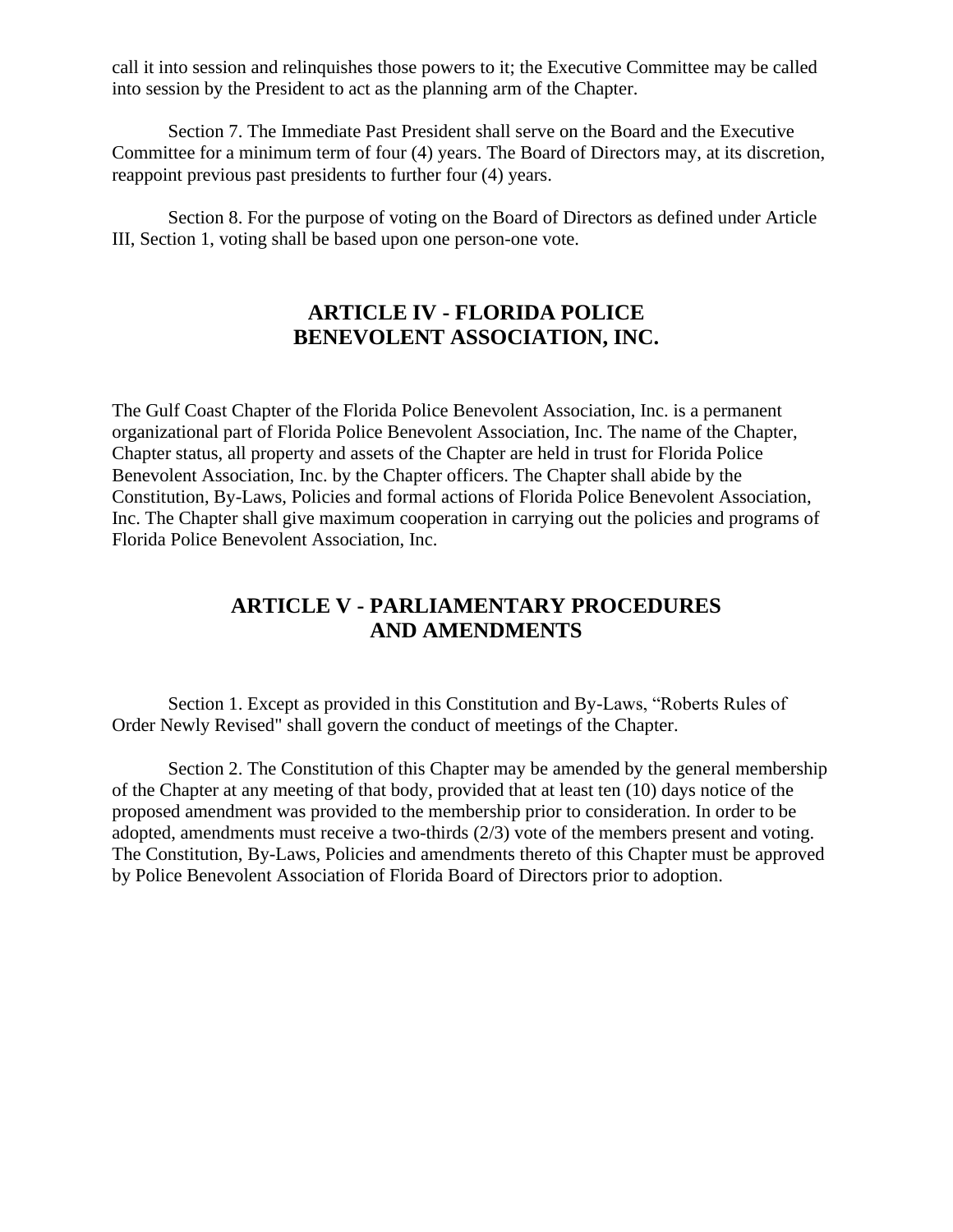# **BY-LAWS**

**\_\_\_\_\_\_\_\_\_\_\_\_\_\_\_\_\_\_\_\_\_\_\_\_\_\_\_\_\_\_\_\_\_\_\_\_\_\_\_**

### **ARTICLE I – MEMBERSHIP**

Section 1. The Board of Directors of this Chapter shall have the power to appoint individuals to Active, Associate, Booster, Honorary and Life membership.

Section 2. The classes of membership in this Chapter shall be as follows:

A. Active members shall be those persons who are presently serving as full-time, sworn law enforcement employees in Lee County, Florida.

B. Associate members shall be those businesses or business persons who wish to support the aims and purposes of this Chapter.

C. Booster members shall be those individual citizens who are not members of the Chapter, but who support the aims and purposes of this Chapter.

D. Honorary members shall be those persons who are not eligible for active membership in the Chapter, and who have shown outstanding support for this Chapter and its members.

E. Life members shall be those active, individual or retired members of the Chapter who have earned the respect and admiration of the Chapter and its members. Life members of the Chapter may be appointed by the Board of Directors following nomination by the Chapter President and approved by the Board of Directors of Florida Police Benevolent Association, Inc.

Dues for each class of membership shall be established by the Board of Directors, except that Honorary and Life Members shall not be required to pay dues.

### **ARTICLE II - DUTIES OF OFFICERS**

Section 1. The Chapter Secretary-Treasurer shall maintain minutes of each meeting of the Chapter and shall furnish surety bond in the amount specified by the Board of Directors. The Secretary-Treasurer shall submit the financial records of the Chapter to the Comptroller of Florida Police Benevolent Association for auditing, and shall make periodic financial reports to the Chapter Board of Directors.

Section 2. The Senior Vice President shall perform such duties as assigned by the